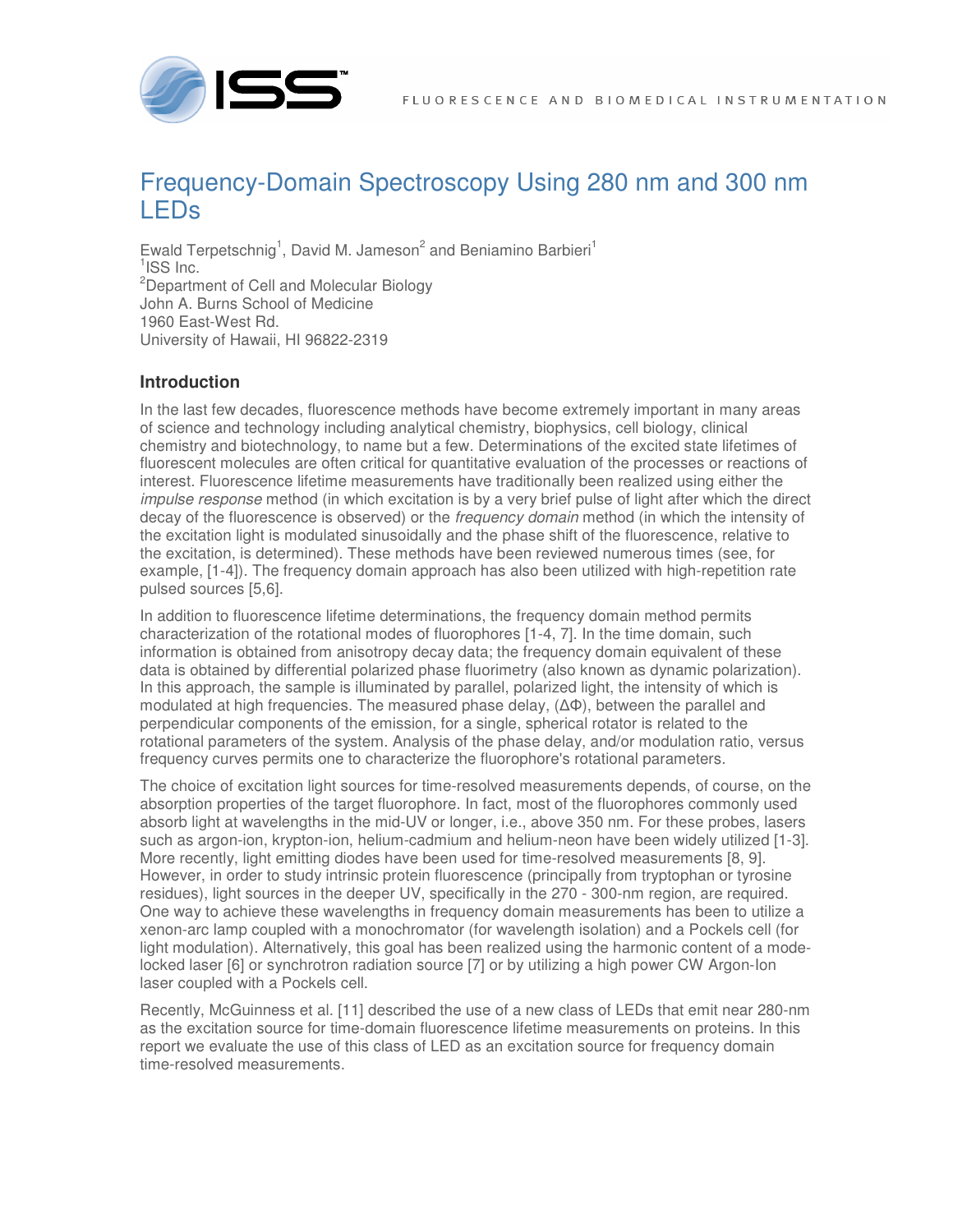# **Materials and Methods**

Measurements were acquired using ChronosFD (ISS, Champaign, Illinois), a frequency-domain lifetime spectrometer designed for using light emitting diodes, laser diodes and other lasers (continuous wave, mode-locked); the instrument was also utilized for characterization of the LEDs. Two synthesizers (Model IFR2023) provide modulation frequencies in the range from 9 KHz to 1.2 GHz; for modulation in the frequency range from 90 Hz up to 1.5 MHz (required when measuring decay times in the range from one millisecond to one microsecond) Low Frequency Modulator can be utilized. One synthesizer drives the LEDs directly at a frequency *f*. The second synthesizer drives the gain of the light detector at a frequency  $(f + \Delta f)$  where the quantity  $\Delta f$ , called the cross-correlation frequency, is of the order of 1 KHz. At the exit of the light detector, we record signals at the sum (that is *2f +* ∆*f*) and at the difference (that is ∆*f*) of the two frequencies; the low frequency component ∆*f* is utilized to determine the DC, AC and phase components of the signal.

Emission spectra are acquired through the monochromator channel of the instrument. The monochromator is equipped with a 100 mm focal length, 1200 lines/mm, holographic grating (resulting in a 8.3 nm/mm linear dispersion). The light detector is a photomultiplier tube (Model R928 by Hamamatsu); the PMT and the circuitry have a frequency response up to 600 MHz. The novel LEDs are based on AlGaN/GaN chip/chip array technology; the chip is encapsulated into a metal-glass TO-39 package with UV transparent optical window and mounted into a housing that includes the electronics providing the DC biasing and the RF signal. These LEDs require a DC forward current of about 30 mA and reverse voltage of 6 Volt; for modulation, a RF signal of +13 dBm is used.

Instrument control, data acquisition and data analysis are performed using Vinci - Multidimensional Fluorescence Spectroscopy software (ISS, Champaign, Illinois). The analysis of the time-resolved fluorescence data is carried out using traditional non-linear least squares methods (see, for example, [12-14]). These methods evaluate how close a model (decay time or rotational correlation time) selected by the user matches the data acquired with the instrument: a Marquardt-Levenberg algorithm is utilized for the minimization routine of the χ2-function that compares the selected model with the experimental data. The analysis includes fitting routines for the determination of multiple decay times (exponential, non-exponential, lifetime distributions); for the determination of rotational correlation times (isotropic, anisotropic and hindered rotators); for the display of time-resolved spectra and the resolution of spectra using phase and modulation.

Frequency-domain lifetime measurements were performed on N-Acetyl-L-trypto-phanamide (NATA) (Sigma-Aldrich, St. Louis, MO); lysozyme (Sigma-Aldrich, St. Louis, MO). Solutions were prepared in 0.1 M phosphate buffer, pH 7.5 and all optical densities, measured on a Perkin-Elmer Lambda 40 UV/Vis spectrophotometer, were below 0.1. As a lifetime reference standard, a solution of p-terphenyl in ethanol was utilized (decay time = 1.05 ns). Measurements were carried out at 20°C.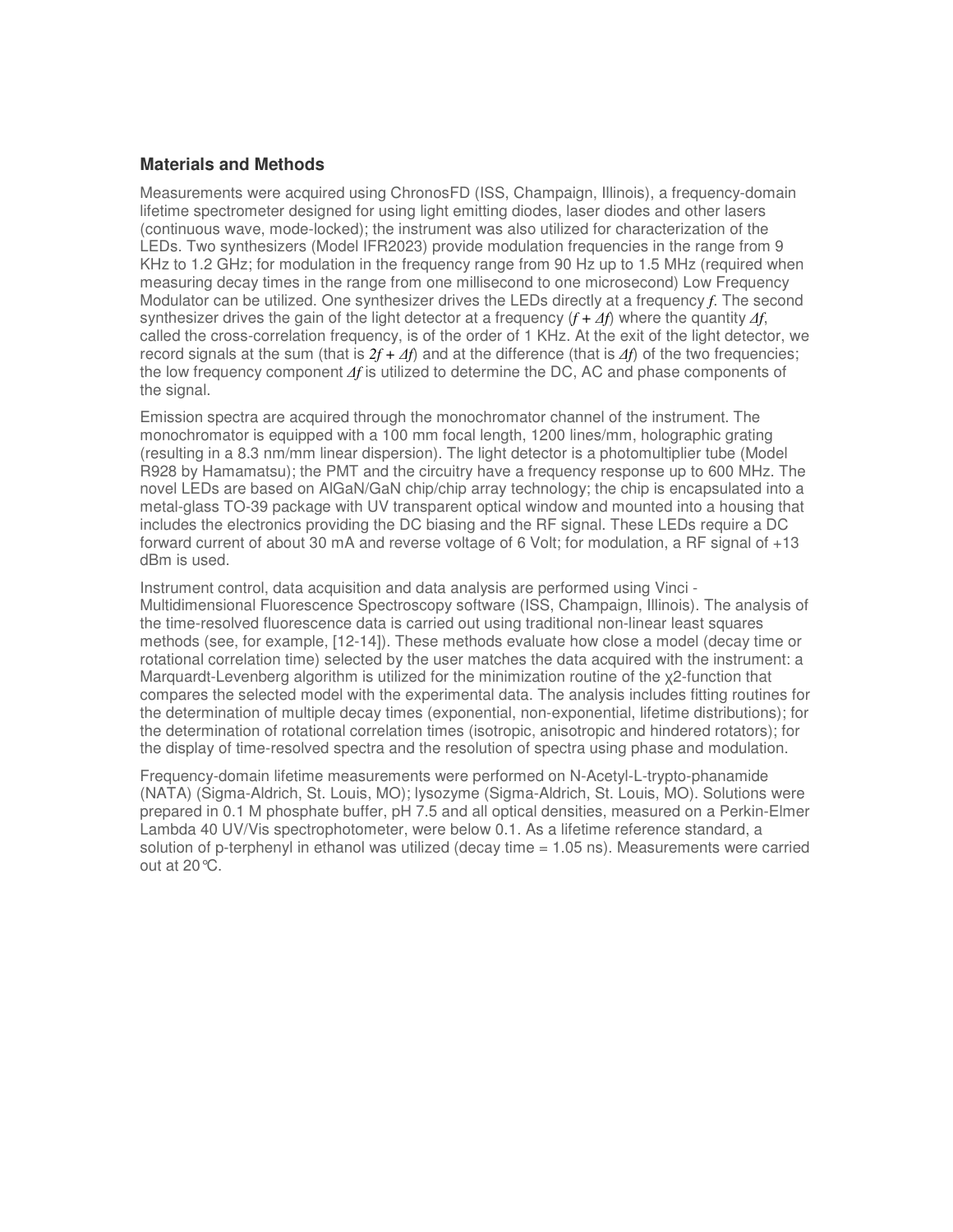## **Results and Discussion**

#### **LED Characterization**

The spectra of the 280-nm and 300-nm LEDs are shown in Figure 1. The full width at halfmaximum (FWHM) is about 10-nm in each case. No additional emission bands are observed at wavelengths up to 750-nm (we note that the LED utilized by McGuinness et al (11) had a significant emission near 430-nm in addition to the primary emission at 280-nm).



Figure 1. Normalized spectra of the 280-nm and 300-nm LEDs. FWHM is about 12-nm for each LED. The LEDs do now show any additional extraneous emission up to 750-nm: is not detectable in this wavelength range.

The modulation-depth for each LED for the frequency range up to 500 MHz is given in Table I.

$$
m = \frac{AC/2}{\langle DC \rangle}
$$

The modulation is defined as:  $\langle DC \rangle$ , where  $\frac{AG}{2}$  is half the value of the average alternate component of the signal—that is half the value peak-to-valley of the signal at the cross-correlation

frequency—and  $\langle DC \rangle$  is the average value of the direct component. For both LEDs, good modulation was achieved up to 400 MHz (the 3dB point being at about 100 MHz). The modulation behavior was measured using ChronosFD™; that it is the result of the frequency response of the radio frequency amplifier used to amplify the signal at frequency  $(f + \Delta f)$  sent to the light detectors of the instrument; and it is a function of the frequency response of the light detectors electronic circuitry. To achieve satisfactory lifetime measurements, a modulation of 5% is sufficient.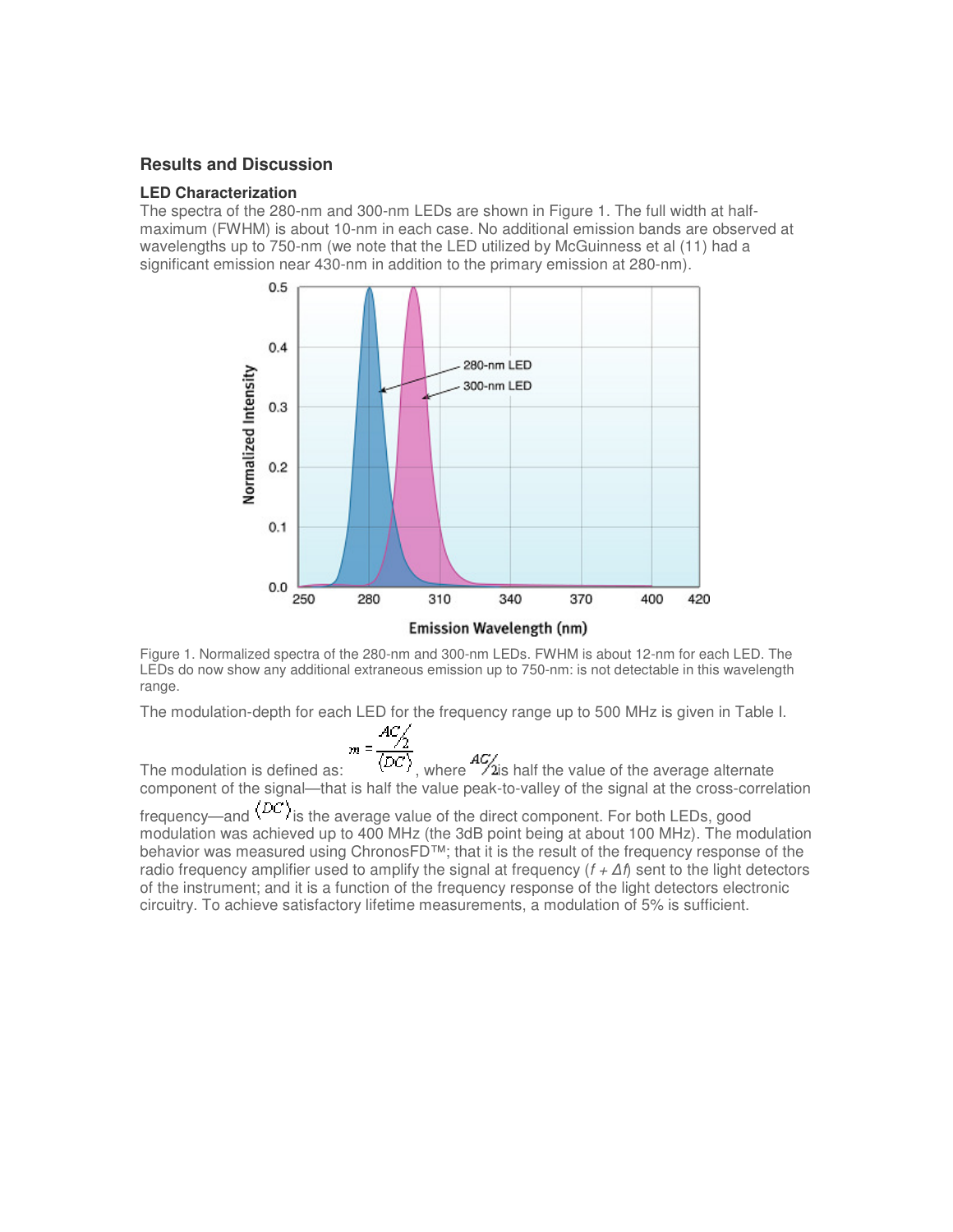| <b>Frequency [MHz]</b> | <b>Modulation Depth[%]</b> |                          |
|------------------------|----------------------------|--------------------------|
|                        | <b>280-nm LED</b>          | <b>300-nm LED</b>        |
| $\mathbf{1}$           | 52                         | 44                       |
| $10$                   | 61                         | 55                       |
| 50                     | 100                        | 100                      |
| 100                    | 65                         | 75                       |
| 150                    | 23                         | 31                       |
| 200                    | 19                         | 25                       |
| 250                    | 16                         | 20                       |
| 300                    | 11                         | $19$                     |
| 350                    | $10$                       | 12                       |
| 400                    | $\boldsymbol{9}$           | $\boldsymbol{9}$         |
| 450                    | $\boldsymbol{9}$           | 12                       |
| 500                    | $\mathbf 5$                | $\overline{\mathcal{I}}$ |

Table 1. Modulation Depths of the 280-nm and 300-nm LEDs for modulation frequencies from 1 – 500 MHz.

#### **Time-resolved Measurements**

Phase and modulation data were obtained on NATA (Figure 2), lysozyme (Figure 3) using the 300-nm LED and L-tyrosine using the 280-nm LED (Figure 2). The phase and modulation data for NATA and L-tyrosine can be fitted to single exponential decay times of 2.7 ns and 3.67 ns, respectively, while the lysozyme data can be best fitted with two components:  $\tau_1 = 0.7$ ,  $\tau_2 = 2.58$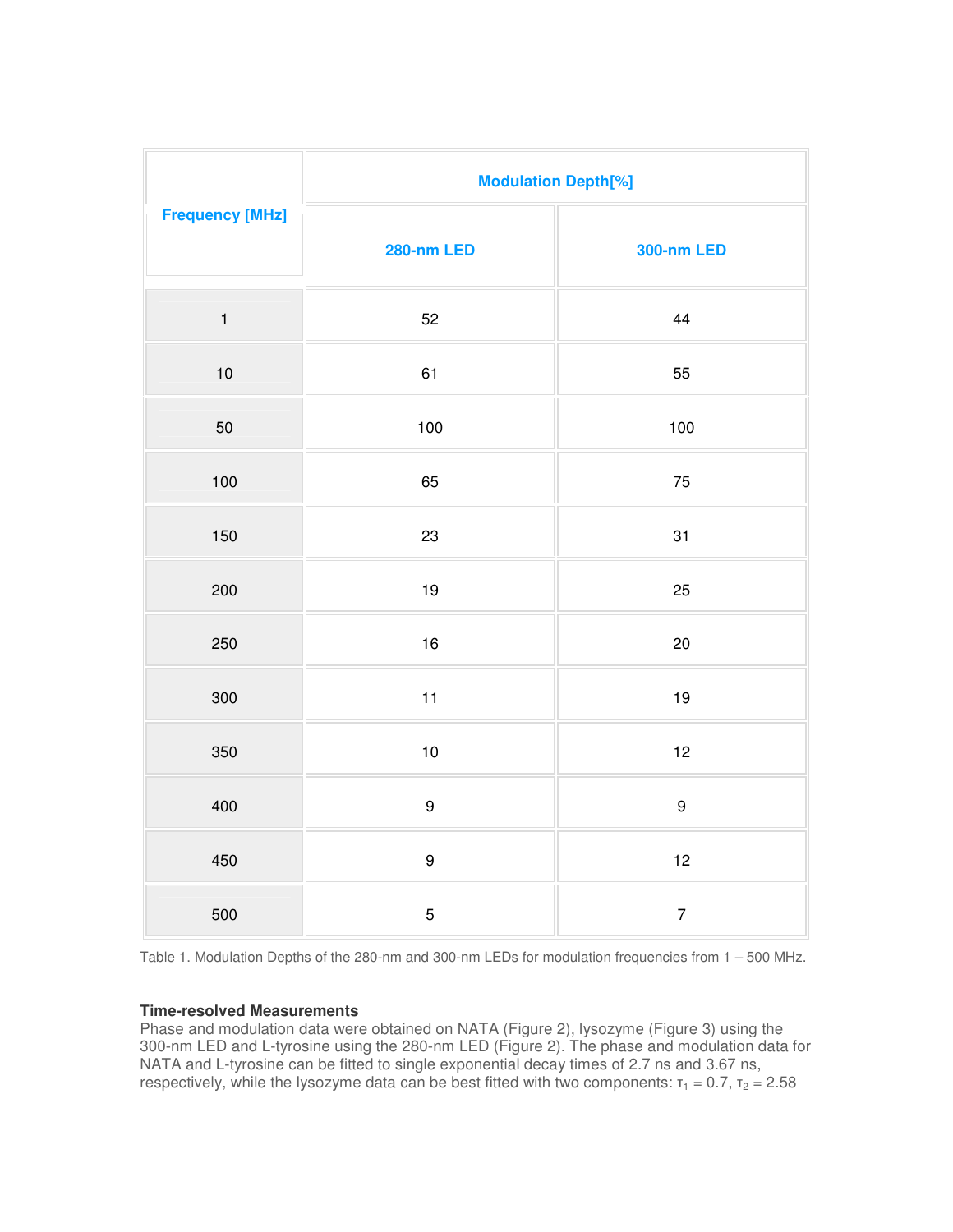

and  $f_1 = 0.26$  (Figure 3). Overall the frequency domain intensity decay data obtained using these LEDs are in good agreement with the reported literature values [2, 10].

**Modulation Frequency (MHz)** 

Figure 2. Frequency responses for L-tyrosine (excitation at 280-nm) and NATA (excitation at 300-nm). For both samples, the emission was collected through a WG320 long-pass filter. The single-exponential decay time for tyrosine was determined to be 2.7 ns and for NATA a single-exponential decay time of 3.1 ns was measured.



**Modulation Frequency (MHz)** 

Figure 3. Frequency response (phase angle – purple, modulation – blue) of lysozyme. The excitation source was a 300-nm LED; emission was collected through a WG320 high-pass filter.

Further frequency domain anisotropy decays (differential phase and modulated anisotropy) were obtained for lysozyme at 20°C in phosphate buffer pH 7.5 (Figure 5). Lysozyme contains six tryptophan-residues and the derived rotational correlation times  $\theta_1$  and  $\theta_2$  for this protein are related to the overall motion of the protein  $(\theta_2)$  and to the segmental motions of tryptophanresidues in the protein ( $\theta_1$ ). Also the calculated values for the rotational correlation times ( $\theta_1 = 0.8$ ) and  $\theta_2$  = 6.08) and the R<sub>0</sub> of 0.17 are in good agreement with the reported literature data [10]. For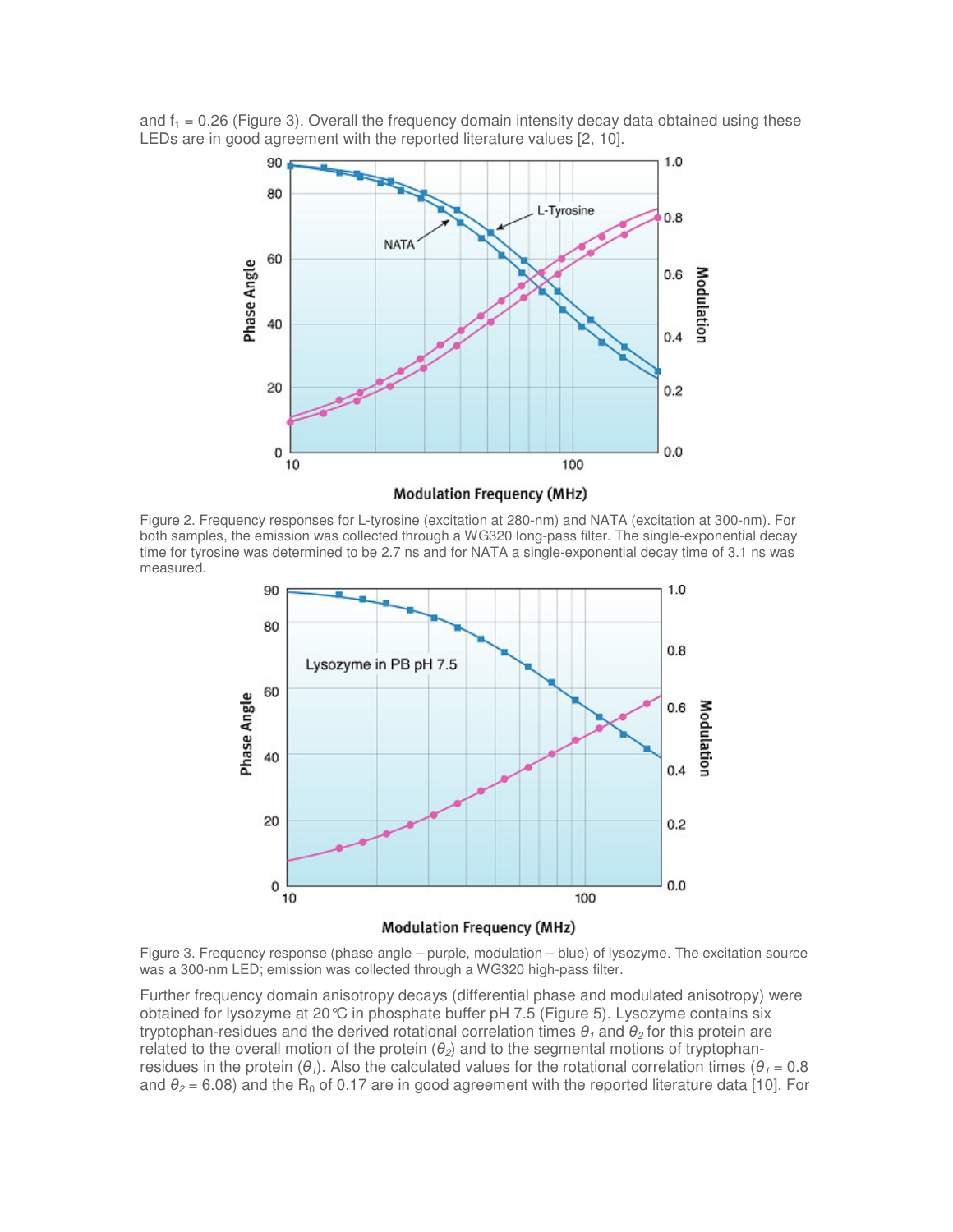the calculation of these values we used the lifetime data of lysozyme (Figure 3) that were obtained with the 300-nm LED.



**Modulation Frequency (MHz)** 

Figure 4. Frequency domain anisotropy decays (differential phase (purple) and modulation (blue) vs. modulation frequency) of lysozyme using a 300-nm LED as the excitation source; the emission was collected through a WG320 long-pass filter.

## **Conclusion**

These results demonstrate that this class of LEDs can be effectively utilized for frequency domain measurements up to 400 MHz and hence provide an inexpensive alternative to laser sources to study the intrinsic fluorescence of proteins.

#### **References:**

- 1. B. Valeur, Molecular Fluorescence, Wiley-VCH Publishers, Weinheim, 2002.
- 2. J.R. Lakowicz, Principles of Fluorescence Spectroscopy, Kluwer Academic/Plenum Publishers, New York, 1999.
- 3. D.M. Jameson, J.C. Croney, P.D. Moens, P.D., Fluorescence: Basic Concepts, Practical Aspects and Some Anecdotes, Methods Enzymol. 360 (2003) 1-43.
- 4. D.M. Jameson, T.L. Hazlett, Time-Resolved Fluorescence Measurements in Biology and Biochemistry, in: G. Dewey (Ed.) Biophysical and Biochemical Aspects of Fluorescence Spectroscopy, Plenum Press, NewYork (1991) pp 105-133.
- 5. E. Gratton, D.M. Jameson, N. Rosato, G. Weber, A Multifrequency Cross-Correlation Phase Fluorometer Using Synchrotron Radiation, Rev. Sci. Instrum. 55 (1984) 486-494.
- 6. J.R. Alcala, E. Gratton, D.M. Jameson, A Multifrequency Phase Fluorometer Using the Harmonic Content of a Mode-Locked Laser, Anal. Instrum. 14 (1985) 225-250.
- 7. E. Gratton, D.M. Jameson, R.D. Hall, Multifrequency Phase Fluorometry, Ann. Rev. Biophys. 13 (1984) 105-124.
- 8. H. Szmacinski, Q. Chang, Micro- and Sub-nanosecond Lifetime Measurements Using a UV Light Emitting Diode, Appl. Spectroscopy 54 (2000) 106-109.
- 9. P. Herman, B.P. Maliwal, H.-J. Lin, J.R. Lakowicz, Frequency-domain fluorescence microscopy with the LED as light source, Journal of Microscopy 203 (2001) 176-181.